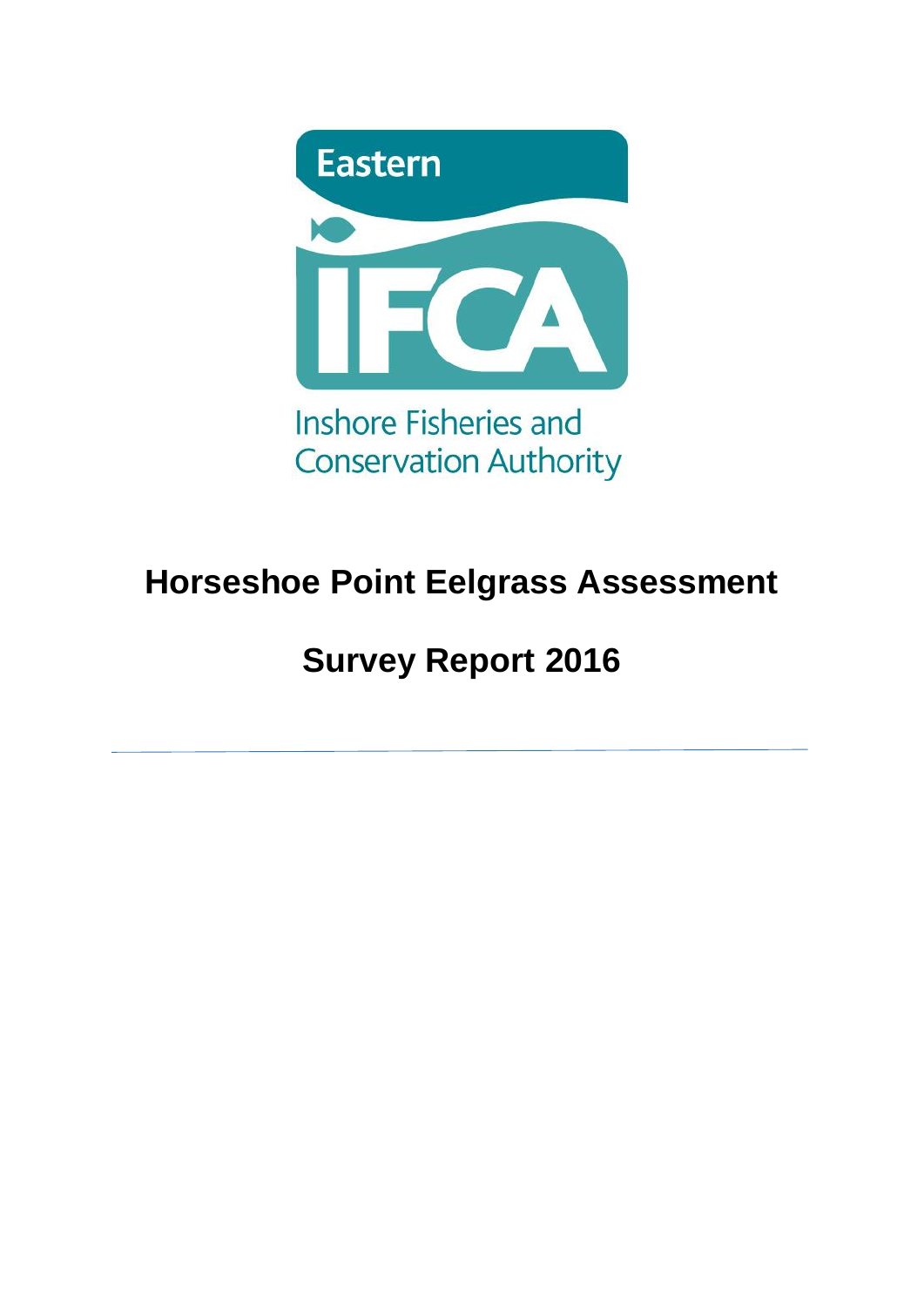#### **1.0 Summary**

On the 21<sup>st</sup> July 2016, two Eastern IFCA officers conducted a foot survey of the *Zostera noltii* bed in the Humber. This survey is completed annually and forms an important part of the Regulatory Notice review under the Protected Areas Byelaw. On this occasion no *Zostera noltii* was found to be present. It is well known that species of the *Zostera* genus are dynamic, and absence on one survey does not mean the meadow has been lost forever (the effect of this is particularly noticeable as the existing meadow is so small). Future surveys of the meadow should continue to detect whether this is just a temporary absence.

### **2.0 Introduction**

Eastern IFCA officers conduct an annual survey of seagrass in the Humber. This was completed on the 21st July 2016. It involved two officers conducing a foot survey (with three further officers conducing cockle surveys and one as safety cover). The aim of the survey was to record the current distribution of *Zostera noltii* at Horseshoe Point. This work forms an important part of the review of Regulatory Notice 4, under the Protected Areas Byelaw. The surveyed area is closed to fishing (bottom-towed gear, crab tiling, handworked fishing and bait digging) under the Protected Areas Byelaw Regulatory Notice 4, to protect the *Zostera noltii* bed from damage due to fishing activity.

#### **3.0 Method**

Previous survey locations (see table below) were used to establish the detailed survey area. The areas around known coordinates (where *Zostera* was previously found) were subjected to a detailed search, by conducting short walking transects adjacent to the shore. Following this, officers conducted a much wider survey (larger gaps between transects) (McKenzie, Finkbeiner & Kirkman, 2001). This was to ensure that as wide an area as possible would be surveyed.

#### **4.0 Results**

No presence of *Zostera noltii* was recorded during this survey. A 78-hectare area of the restricted area was surveyed and searched by officers in the duration of the day (Figure 1).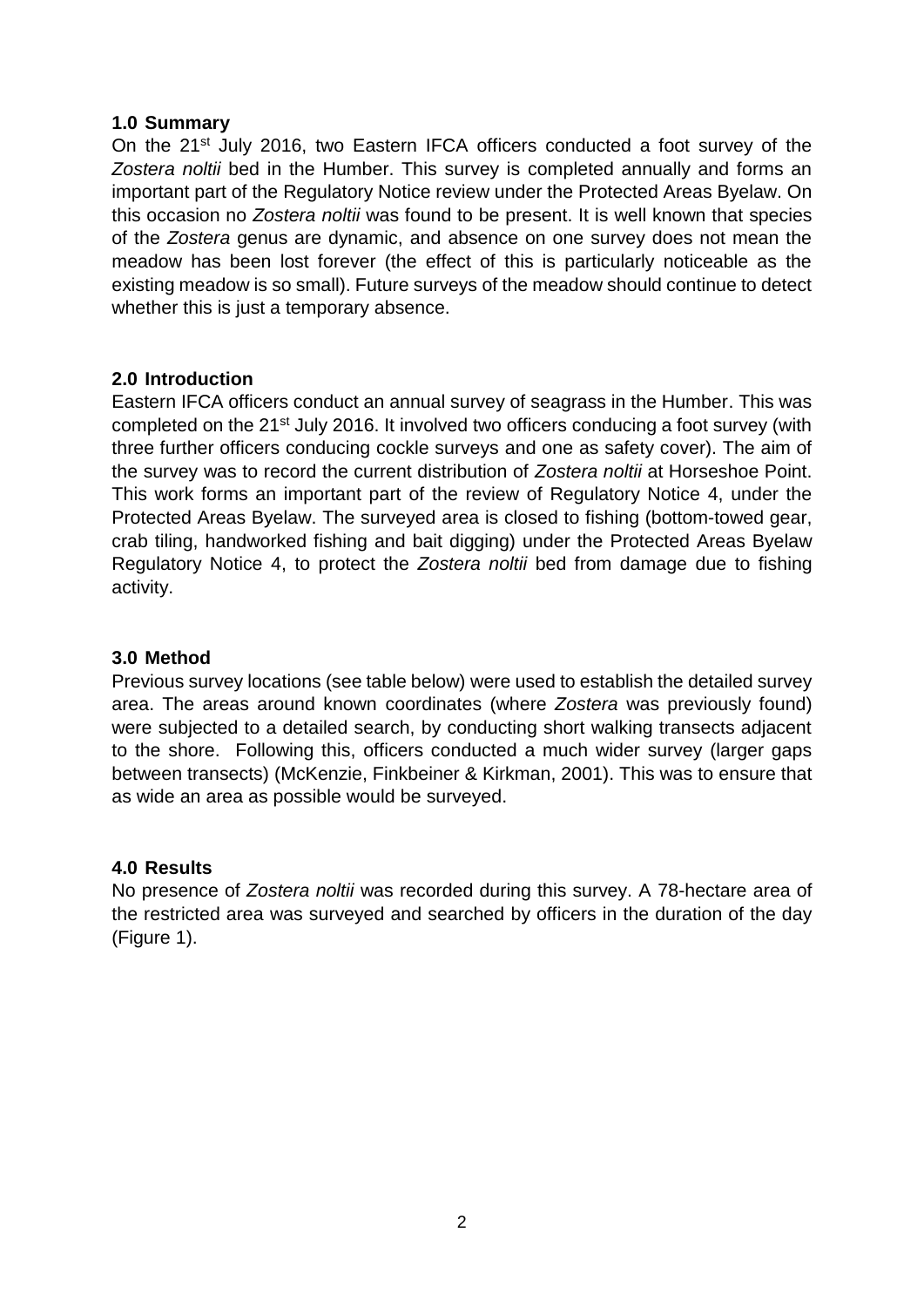

*Figure 1.* The area covered in the foot survey at Horseshoe Point (pink), compared to the area restricted to fishing activity under Regulatory Notice 4 (blue).

### **5.0 Discussion**

The survey showed no presence of *Zostera* within the surveyed area. The bed has been surveyed annually since 2013, with presence recorded in 2013, 2014 and 2015. Prior to this, various reports of *Zostera* in the area are noted from county biodiversity records. In other recent surveys, it was reported that the meadow is extremely small, measuring less than 4m<sup>2</sup>. Beds of this size are more likely to be lost to natural physical processes, such as tidal currents and/or wave action. Furthermore, the small size of the bed previously reported would have been vulnerable to loss from just small-scale changes. *Zostera noltii* is a dynamic species (Kay, 1998), and does not always show presence in the same spatial area year on year, absence in this survey does not mean that the species has been lost from the area forever.

### **6.0 Recommendations for management**

The closed area extends further up the intertidal than *Zostera* is likely to grow. It extends well into the saltmarsh area. Plants will not get submerged on every tide in this area, it is therefore extremely unlikely that *Zostera* will be present. With regard to management it may be worth decreasing the landward extent of the closed area, and possibly increase the width of the closure to compensate (i.e. protect a larger area of the estuary that could possibly support *Zostera* growth).

The review of the closed area should include consideration of whether the area is likely to support *Zostera* as a feature of the Humber Estuary Special Area of Conservation. This could be achieved through discussion with conservation advisors such as Natural England and local experts, and searches through literature relating to the development, regression and management of *Zostera* beds. The review should also